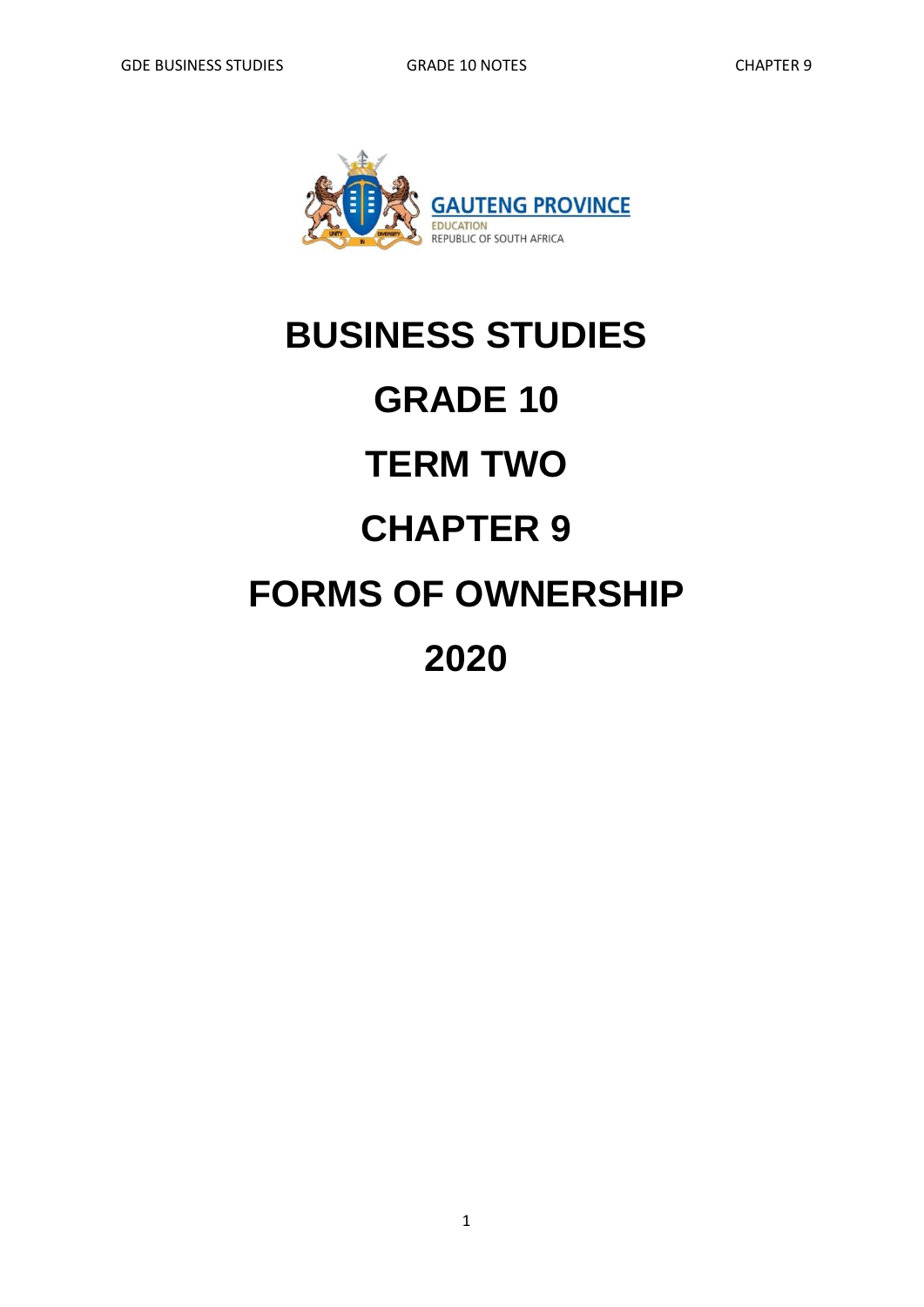#### **TABLE OF CONTENTS**

| <b>TOPICS</b>                                                               | <b>PAGES</b> |
|-----------------------------------------------------------------------------|--------------|
| Exam guidelines for forms of ownership                                      | 3            |
| <b>Terms and definitions</b>                                                | 4            |
| Factors that must be considered when                                        | 5            |
| choosing a form of ownership.                                               |              |
| Differences between profit and non-profit                                   | 5            |
| organisations/companies.                                                    |              |
| List of forms of ownership                                                  | 5            |
| Classification of forms of ownership                                        | 6            |
| according to profit & non-profit company                                    |              |
| Definition/Characteristics/Advantages &                                     | $6 - 7$      |
| Disadvantages of a sole trader/proprietor                                   |              |
| Definition/Characteristics/Advantages &                                     | $7 - 8$      |
| Disadvantages of a partnership                                              |              |
| Differences between a sole trade &                                          | 9            |
| partnership                                                                 |              |
| Definition/Characteristics/Advantages &                                     | $9 - 10$     |
| Disadvantages of a Close Corporation                                        |              |
| Definition/Characteristics/Advantages &                                     | $10 - 11$    |
| Disadvantages of a private company                                          |              |
| Definition/Characteristics/Advantages &                                     | 12           |
| Disadvantages of a Personal Liability                                       |              |
| company                                                                     |              |
| Definition/Characteristics/Advantages &                                     | $12 - 13$    |
| Disadvantages of a public company                                           |              |
| Differences between the private company                                     | 14           |
| and public company                                                          | 14           |
| Differences between the private company                                     |              |
| and a Personal Liability company<br>Definition/Characteristics/Advantages & | $14 - 15$    |
| Disadvantages of a state owned company                                      |              |
| Definition/Characteristics/Advantages &                                     | $15 - 16$    |
| Disadvantages of a non-profit company                                       |              |
| Definition and types of co-operatives                                       | 16           |
| Characteristics/Advantages &                                                | 17           |
| Disadvantages co-operatives                                                 |              |
|                                                                             |              |

**This chapter consists of 17 pages**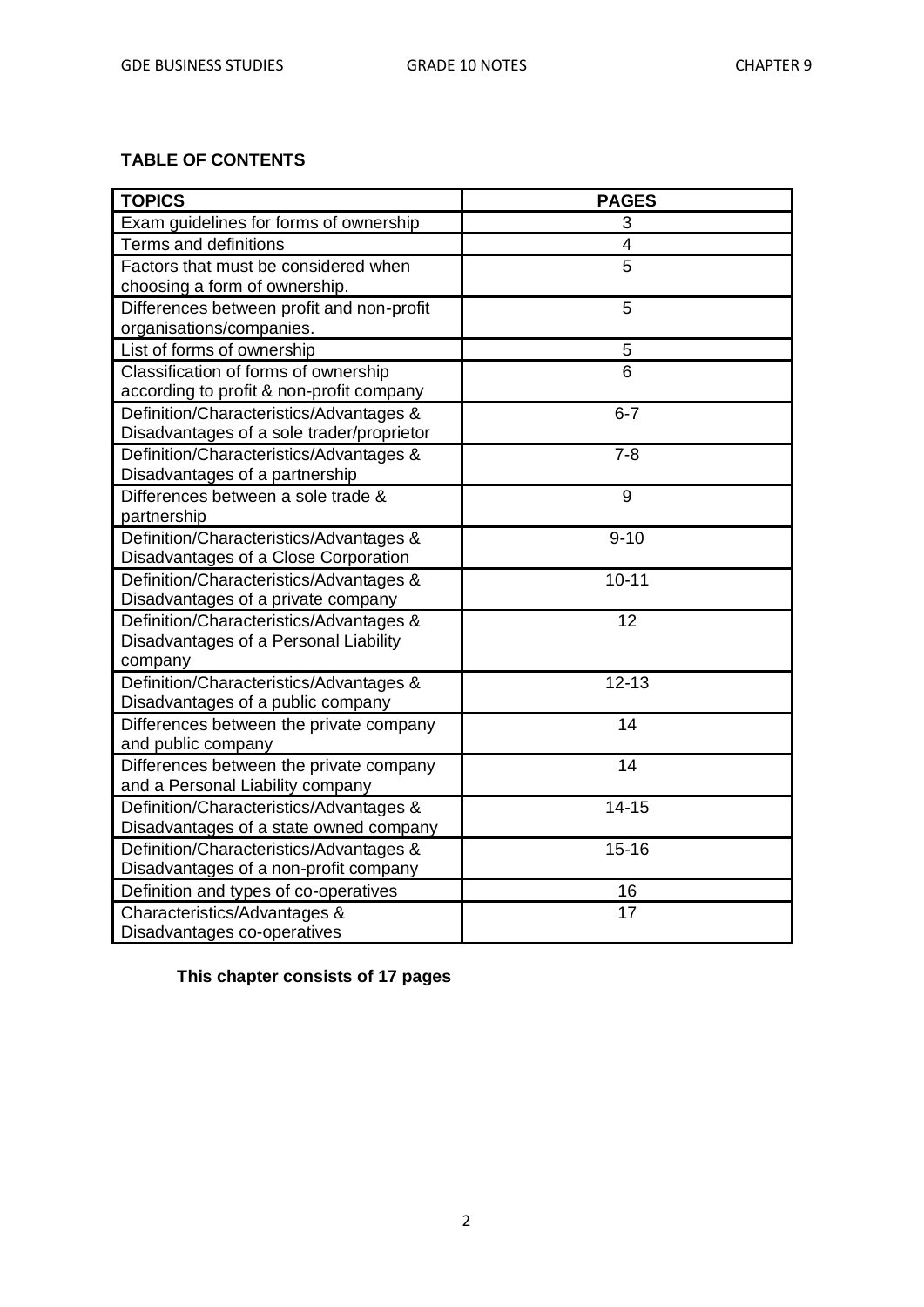# **CONTENT DETAILS FOR TEACHING, LEARNING AND ASSESSMENT PURPOSES**

#### **Learners must be able to:**

- Outline/Name the factors that must be considered when choosing a form of ownership.
- Explain the differences between profit and non-profit organisations/companies.
- Outline the forms of ownership and classify them into profit and non-profit organisation.
- Define the meaning of different forms of ownership.
- Explain/Discuss/Describe the characteristics/ advantages/disadvantages of each form of ownership.
- Distinguish/Tabulate/Differentiate/Compare different forms of ownership.
- Identify forms of ownership from given case studies/scenarios/cartoons/pictures
- Outline different types of co-operatives
- Explain/Discuss/Describe the advantages and disadvantages of co-operatives
- Select a best form of ownership and justify the reasons for selection.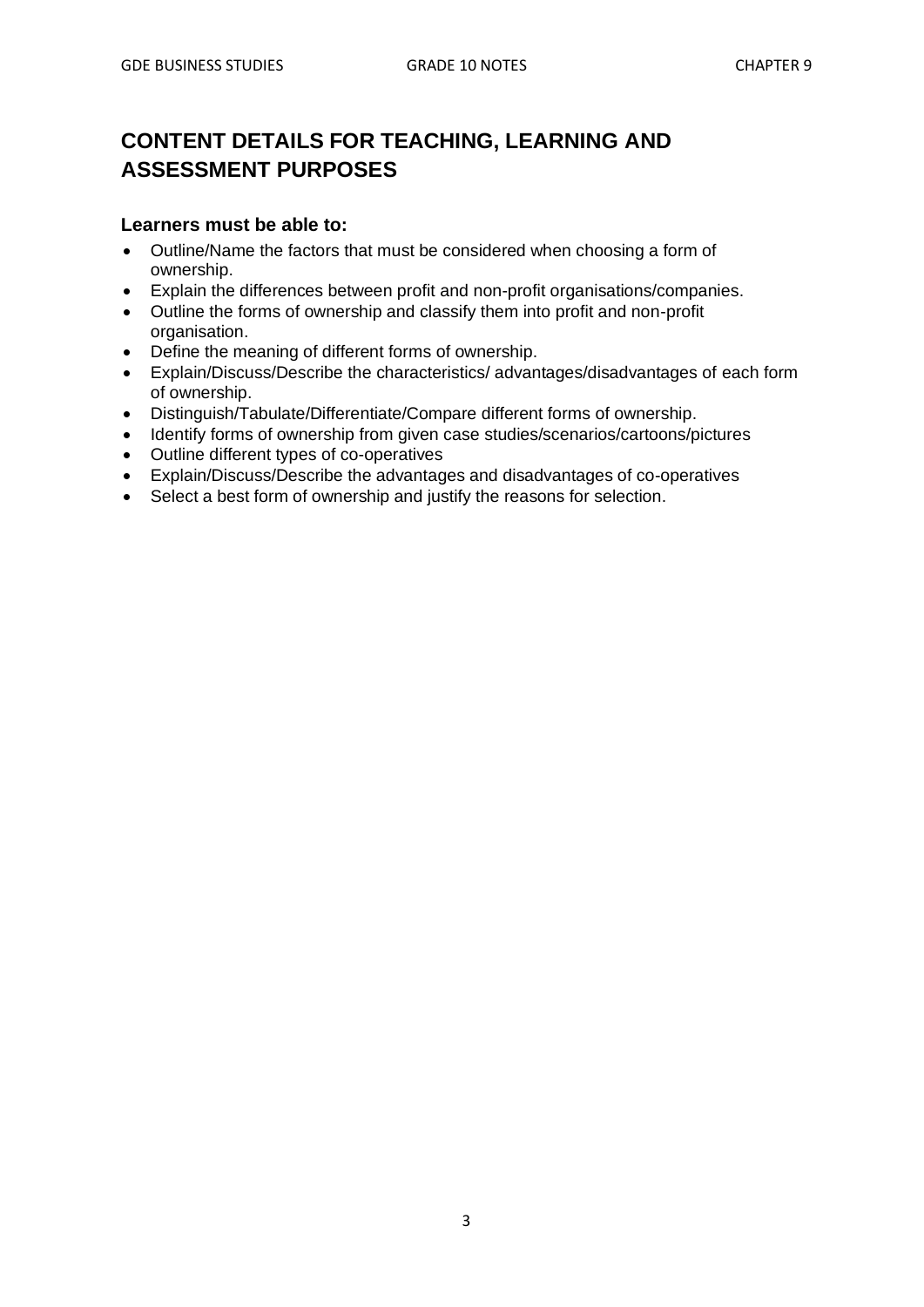#### **TERMS AND DEFINITIONS**

| <b>TERM</b>                          | <b>DEFINITION</b>                                                                                                                                                                    |
|--------------------------------------|--------------------------------------------------------------------------------------------------------------------------------------------------------------------------------------|
| Form of ownership                    | The legal position of the business and the way it is owned.                                                                                                                          |
| Continuity                           | Continue to exist even if a change of ownership takes place, e.g a<br>member or shareholder dies or retires.                                                                         |
| Surety                               | If a person or business accepts liability for the debt of another<br>person or business.                                                                                             |
| Securities                           | Shares and bonds issued by a company.                                                                                                                                                |
| Limited liability                    | oses are limited to the amount that the owner invested in the                                                                                                                        |
| Unlimited liability                  | The owner's personal assets may be seized to pay for the debts of the<br>business.                                                                                                   |
| Memorandum of<br>Incorporation (MOI) | The document that sets out the rights, responsibilities and duties of<br>shareholders and directors. (Serves as a constitution of a company).                                        |
| Sole Trader /Sole<br>proprietor      | A business is owned and controlled by one person who takes all the<br>decisions, responsibility and profits from the business they run.                                              |
| Partnership                          | An agreement between two or more parties that have agreed to finance<br>and work together in the pursuit of common business goals.                                                   |
| Co-operative society                 | Autonomous association of persons united voluntarily to meet their<br>common economic/ social needs/aspirations through a jointly owned<br>and democratically controlled enterprise. |
| Company                              | A company is a legal person who has capacity and powers to act on its<br>own.                                                                                                        |
| <b>Profit Companies</b>              | A company incorporated for the purpose of financial gain for its<br>shareholders.                                                                                                    |
| Non-profit company                   | A non-profit company is an association incorporated not for gain.                                                                                                                    |
| Public company                       | A public company is a voluntary association of ONE or more persons,<br>governed by the company Act 71 of 2008, incorporated in terms of the<br>Memorandum of Incorporation.          |
| Private company                      | A private company is a voluntary association of 1 or more persons.                                                                                                                   |
| Personal liability<br>company        | A personal liability company is a voluntary association of 1 or more<br>person.                                                                                                      |
| State-Owned<br>company               | A state-owned company (SOC) is a legal entity that is created by<br>the government in order to participate in commercial activities on                                               |
| Partnership<br>Article               | A document that contains exhaustive provisions with regards to<br>the matters concerning the business and the partners.                                                              |
| Prospectus                           | Prospectus is a document inviting the public to buy                                                                                                                                  |
| Annual General<br>Meeting (AGM)      | A meeting held once a year where the shareholders receive a<br>report stating how well the company has done.                                                                         |
| <b>Directors</b>                     | People elected to the board of a company by the shareholders to<br>represent the shareholders' interests.                                                                            |
| Audit                                | Process where an organization's accounts are checked to make<br>sure its financial operations are honest                                                                             |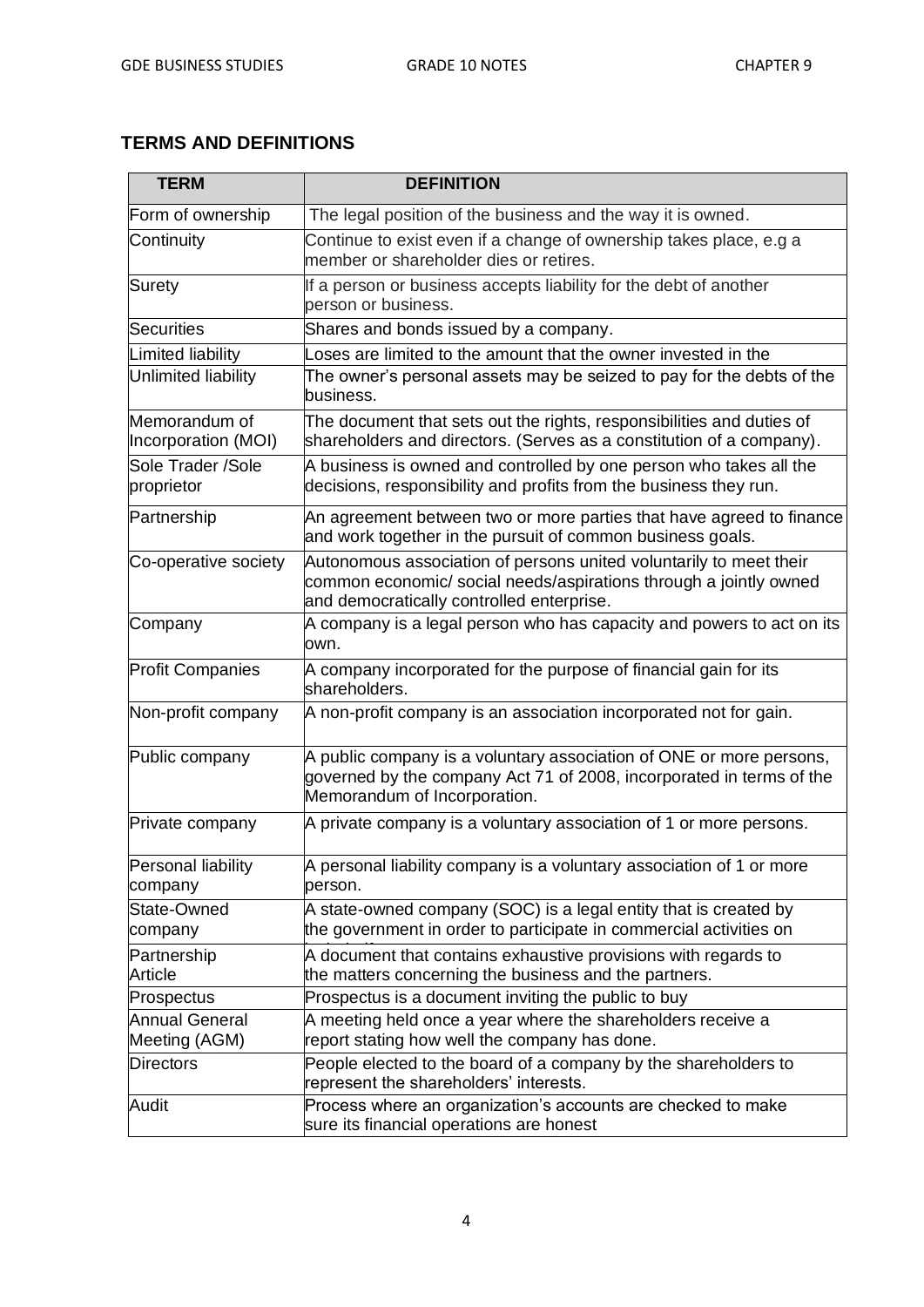# **1.1 Factors to be considered when choosing a form of ownership**

- The size and nature of the business
- The way in which the business is controlled and managed/ Management
- Who bears the risk/ Risk bearing
- How capital is going to be raised
- How profits and losses will be dealt with/ Sharing of Profit
- Who is responsible for any debts made by the business/ Liability
- Tax implications for profits earned by the business
- The life span of the business/ Continuity
- The vulnerability of the business in terms of lawsuits/ Legal person

# **1.2 Differences between profit and non-profit companies**

| <b>Profit making Companies</b>                                                                                                             |           | Non-Profit-making Companies                                                                                                                               |
|--------------------------------------------------------------------------------------------------------------------------------------------|-----------|-----------------------------------------------------------------------------------------------------------------------------------------------------------|
| The company is established for<br>only one aim and that is to make<br>profit.                                                              | ٠         | The company is established for charity<br>purposes or to promote social and cultural<br>activities                                                        |
| A company incorporated for<br>financial gain for its shareholders.                                                                         |           | A non-profit company is an association<br>incorporated not for gain.                                                                                      |
| The Memorandum of Incorporation<br>sets out who the directors and<br>shareholders are as well as their<br>rights, duties responsibilities. | $\bullet$ | The Memorandum of Incorporation<br>defines the purpose and its operations<br>The company have an independent legal<br>entity, but the board of trustee is |
| It also sets out the number of<br>shares that the company is<br>authorised to issue.                                                       |           | protected unless found negligent or<br>fraudulent.                                                                                                        |

# **1.3 Forms of ownership**

- Sole trader
- Partnership
- Close Corporation (CC)
- Personal liability Company (PLC)
- Private company (Pty Ltd)
- Public company (Ltd)
- State Owned Company (SOC)
- Non- Profit Company (NPO)
- Co-operative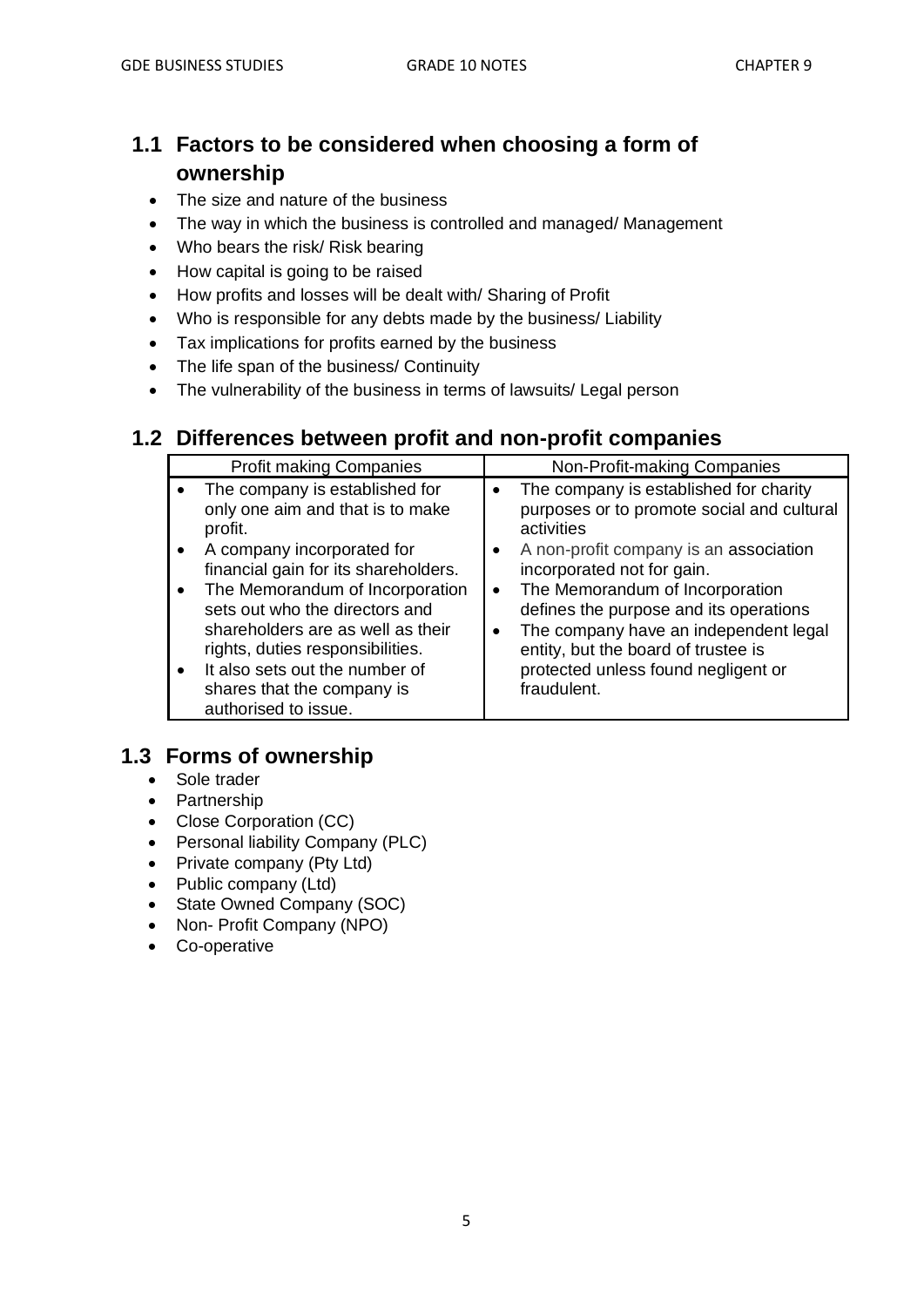# **1.4 Classification of forms of ownership according to profit and non-profit companies**

| <b>Forms of ownership: Companies</b>                                                                                                                                                                                                                                   | Classification according to non &<br>non-profit companies |
|------------------------------------------------------------------------------------------------------------------------------------------------------------------------------------------------------------------------------------------------------------------------|-----------------------------------------------------------|
| Private Companies: to be reflected as<br>Proprietary Limited or (Pty) Ltd<br>Personal Liability Companies: to be<br>reflected as Incorporated or Inc<br>Public Companies: to be reflected as<br>Limited or Ltd<br>State-owned Companies: to be<br>reflected as SOC Ltd | Profit companies                                          |
| Non-Profit Companies to be reflected<br>as NPC                                                                                                                                                                                                                         | Non-Profit companies                                      |

# **1.5 Characteristics/Advantages and Disadvantages of different forms of ownership**

# **1.5.1 Sole trader/Proprietor Definition**

- A sole trader is a business that is owned and managed by one person.
- The business owner handles everything including the activities of the business, its processes and decisions.
- It is most suitable for service businesses such as a doctor/hairdresser/electrician etc.

# **Characteristics of a sole proprietor**

- Owner can sell the business to anyone at any time.
- There are no legal requirements regarding the name of the business
- It is easy to establish as there are no legal formalities in forming the business.
- Sole traders are not compelled by law to audit financial statements
- The owner has a personal interest in the management and the services that is rendered.
- The owner has unlimited liability/The owner is personally liable for the debt of the business.
- A sole trader has limited company for expansion and lacks continuity of existence.
- The business has no legal personality and therefore has no continuity/Continuity depends on the life and health of the owner.
- The owner provides capital from his/her saving/borrow money from the bank.
- The owner has a personal interest in the management and the services that is delivered.
- Profit is added to the rest of the owner's taxable income.
- There are no special requirements when the owners wants to close the business.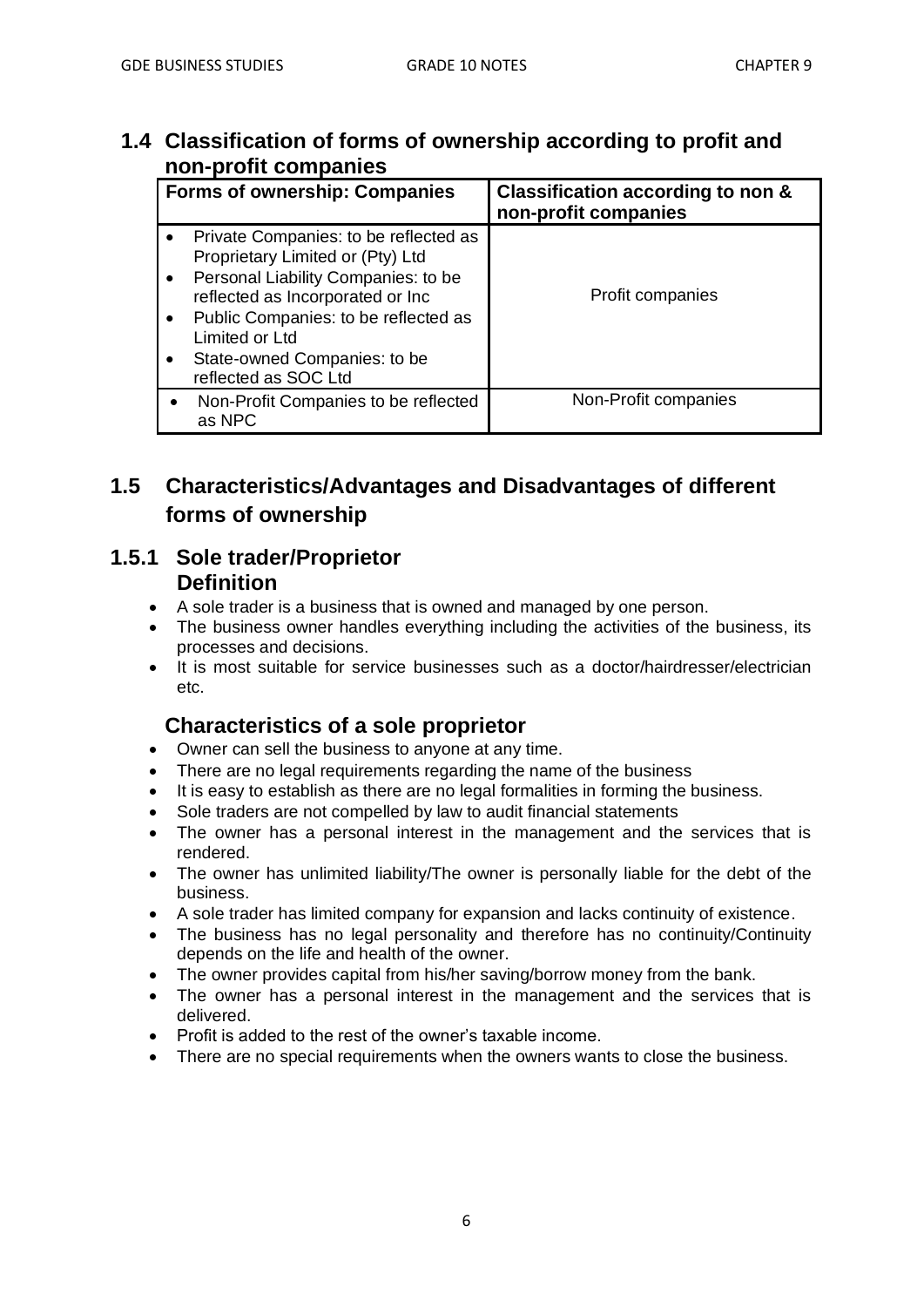# **Advantages of a Sole trader/proprietorship**

- Requires little capital to start.
- Quick and easy decisions can be made
- No legal process and requirements
- Can easily adapt to the needs of the client/customer
- The assets of the business belong to the owner personally
- A sole trader can close contracts and trade in his own name
- The owner takes all of the profits made by the business and are entitled the ownership of assets.
- There is personal encouragement and personal contact between the owner and customers.
- Sole traders are generally closer to their customers and offer a more personalised approach and improved customer service.

# **Disadvantages of a Sole trader/proprietorship**

- It is not always possible to pay high salaries
- Unlimited liability which means that the owner is personally liable for all the debts and losses suffered by the business.
- Growth of business can be restricted due to lack of capital.
- The owner is responsible for providing all the capital needed which may be difficult to raise a big amount.
- If the owner does not have enough knowledge/experience the business may fail.
- A sole trader lacks continuity especially in the event of death or illness.
- Difficult to attract highly skilled and knowledgeable employees.
- Tax is calculated according to a progressive income system, which can be up to a maximum of 40%.

# **1.5.2 Partnership**

# **Definition**

- An agreement between two or more people who combine labour, capital and resources towards a common goal.
- Partners share the responsibility of the business and they share the financial and management decision of the business.

#### **Characteristics of a partnership**

- There are no legal requirements in starting a partnership except the drawing up of a partnership agreement.
- Partners combine capital and may also borrow capital from financial institutions.
- Profit is shared according to the partnership agreement.
- Partners share responsibilities and they are all involved in decision making
- Partners have unlimited liability and are jointly and severally liable for the debts of the business
- No legal requirements regarding the name of the business.
- No legal formalities to start, only a written partnership agreement is required.
- Partnership has no legal personality and therefore has no continuity.
- The partnership does not pay income tax, only the partners in their personal capacities.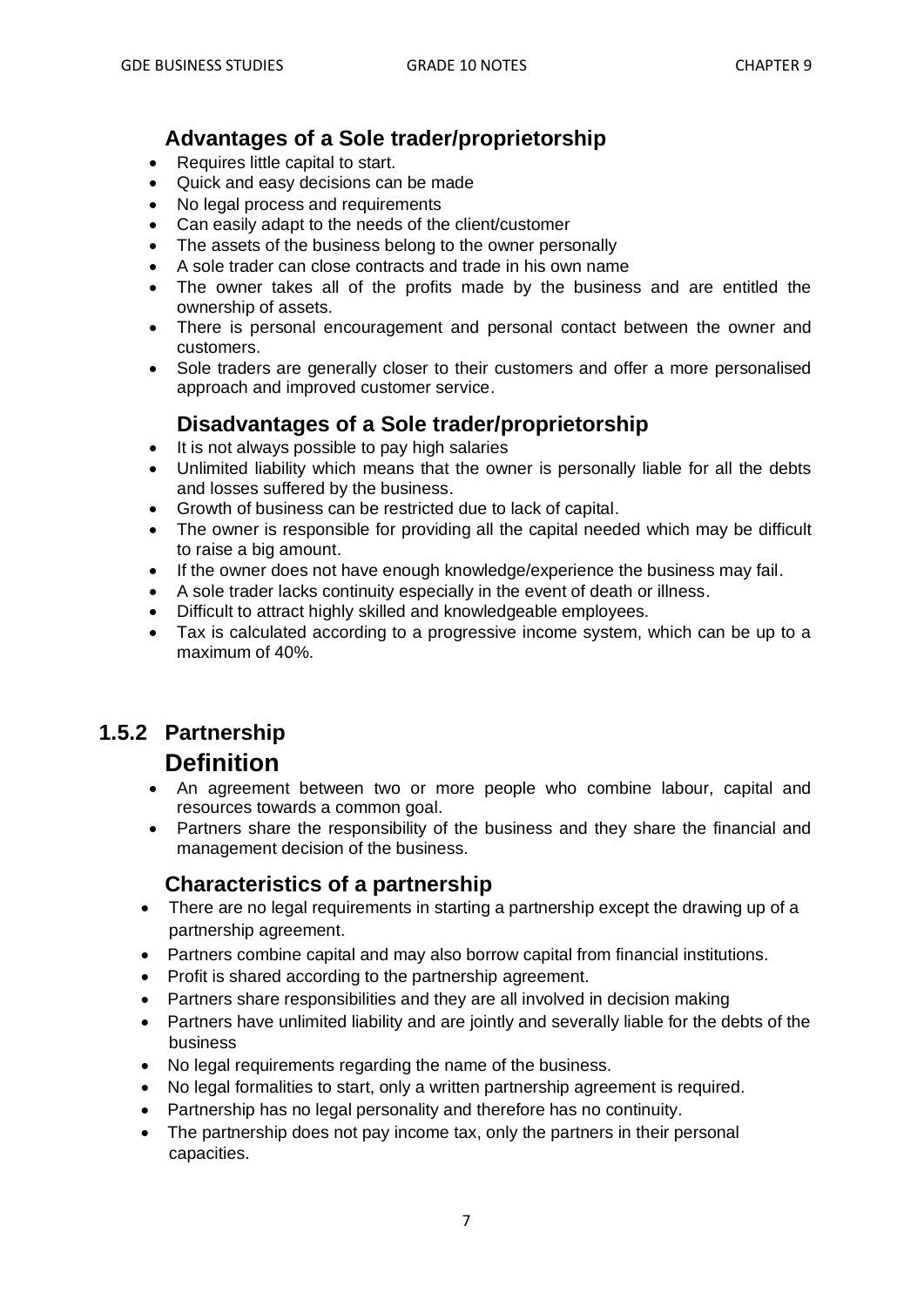- Auditing of financial statements is optional.
- Partners share responsibilities and they are all involved in decision making.
- Diversity/Specialisation/Different skills of the partners can be used.
- There is no specific suffix to be reflected in the name of the partnership.

# **Advantages of a partnership**

- Can bring in extra partners at any time.
- All partners have a personal interest in the business.
- The workload and responsibility is shared between partners.
- Partners invest new capital into the business to finance expansion
- It is easy and inexpensive to establish even with a written agreement.
- Partners share any profits and are therefore motivated to work hard.
- Partners share responsibilities for decision making and managing the business.
- Attract prospective employees with the option or incentives of becoming a partner.
- Partnerships are not compelled by law to prepare audited financial statements.
- Each partner can focus on their own individual strengths when sharing the workload.
- Partners are taxed in their own capacities, which could lead to lower taxation, depending on the level of income of the individual.
- Raising additional capital to finance further business expansion is easy, because there is no limit on the number of partners allowed in each partnership.
- The partners able to put their knowledge and skills together to collectively make the best decisions.
- Partnerships are relatively easy to establish. There are no formal requirements for the creation and running of a partnership.

# **Disadvantages of a partnership**

- Partners might not all contribute equally.
- There can be lack of capital and cash flow.
- Partners are jointly and severally liable for the actions of the other partners.
- Partnership lacks continuity, if one partner dies/retires, the remaining partners need to draw up a new agreement.
- Partnership is not a separate legal entity and therefore partners are liable for the debts in their own capacity.
- Different personalities and options of partners can lead to conflict it disagreements.
- Each business partner is legally responsible for the joint liability of the partnership.
- A partnership has unlimited liability which means that partners risk losing their personal possessions.
- Discussion between partners can slow down decision making, and they may disagree on important business decisions.
- In large partnership, the partners may struggle to agree on business issues.
- Changes or transfer of ownership can be difficult and generally require a new partnership to be established.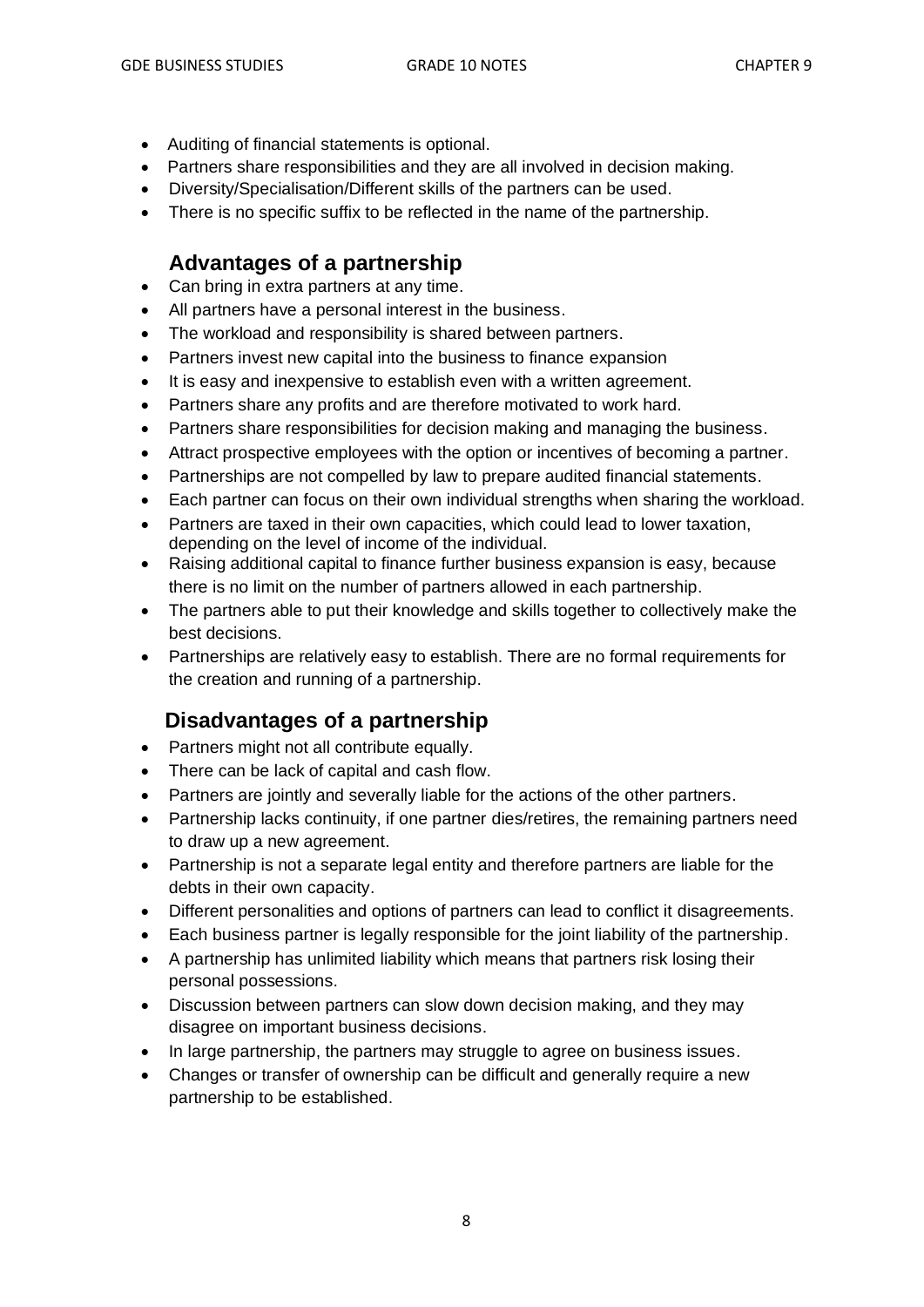- Loss in profits and stability of the business can occur if a partner resigns/dies/loses interest in the business or is declared bankrupt.
- Profits are divided between partners according to the partnership agreement and not according to the income distributed.

# **1.5.3 Differences between a sole trade and a partnership**

| Sole trader                                                                        | <b>Partnership</b>                                                                                                                                     |
|------------------------------------------------------------------------------------|--------------------------------------------------------------------------------------------------------------------------------------------------------|
| A sole trader is a business that is<br>owned and managed by one<br>person          | An agreement between two or more people<br>-<br>who combine labour, capital and resources<br>towards a common goal.                                    |
| Quick and easy decisions can be<br>made                                            | Discussion between partners can slow down<br>$\qquad \qquad \blacksquare$<br>decision making, and they may disagree on<br>important business decisions |
| If the owner does not have<br>enough knowledge/experience<br>the business may fail | The partners able to put their knowledge and<br>skills together to collectively make the best<br>decisions                                             |

# **1.5.4 Close Corporation Definition**

• It is businesses that is owned by members and can have between one and ten members.

# **Characteristics of a Close Corporation**

- Can have a minimum of one and maximum of ten members who share a common goal.
- The name must ends with the suffix CC.
- Members of the CC both own and control the business.
- Profits are shared in proportion to the member's interest in the CC.
- A CC has its own legal personality and therefore has unlimited continuity.
- Each member makes a contribution of some/assets/services towards the corporation.
- The word 'close' means that all members are involved and participate in its management.
- Members have unlimited liability except where the CC has had more ten members for six months or longer.
- Auditing of books is optional as members only need an accounting officer to check financial records.
- Transfer of a member's interest must be approved by all other members.
- Members of the CC are paid according to the percentage interest owned by each.

# **Advantages of a Close Corporation (CC)**

- A CC is a legal entity and has continuity of existence
- A Close Corporation is easy to establish and to operate because there are fewer legal requirements than companies.
- A Close Corporation is not required to hold annual general meetings (AGM).
- Meetings are not compulsory and can be held on an ad hoc basis
- Members have limited liability.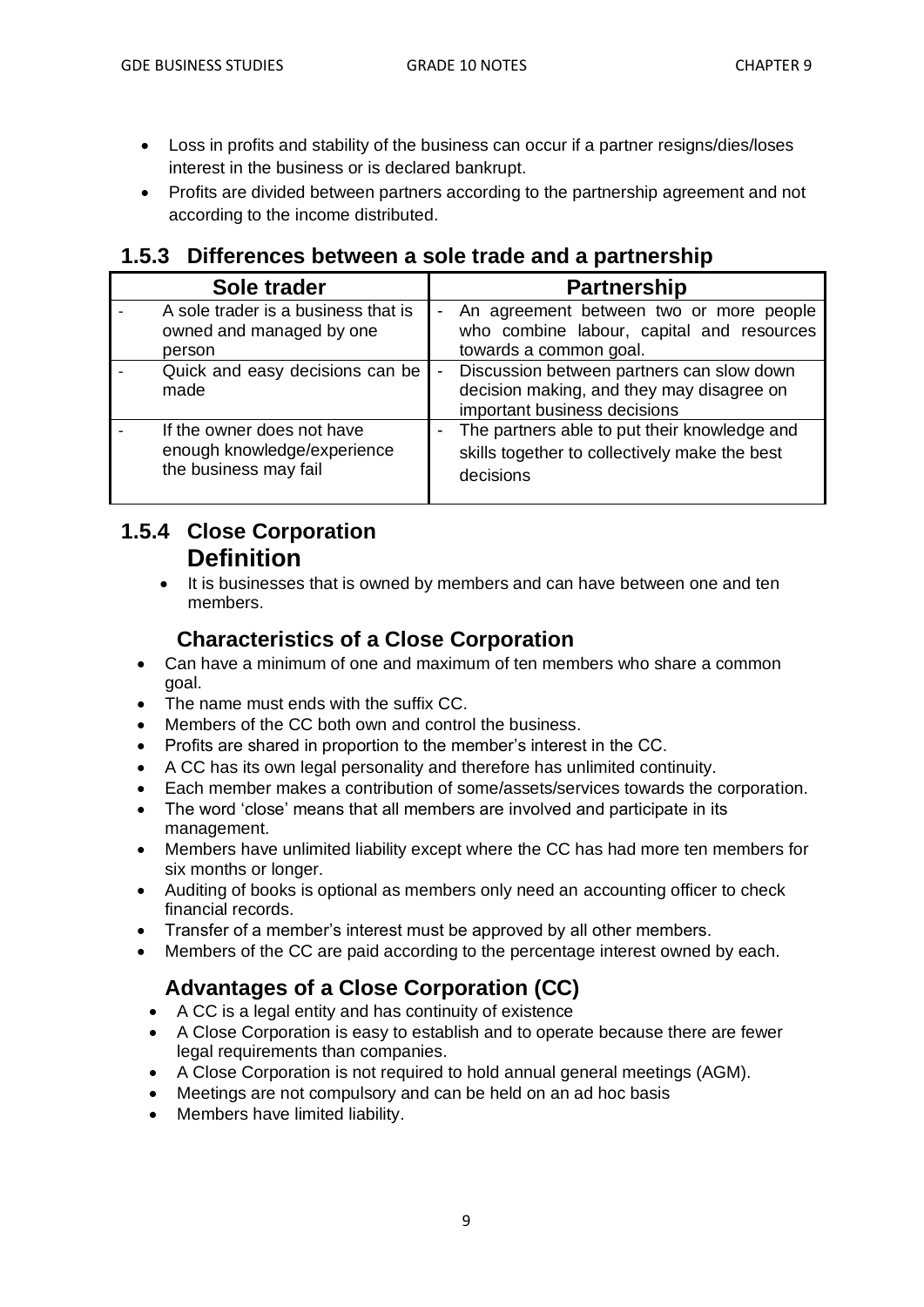- A Close Corporation can be converted to a Private company and members may become shareholders.
- The 'Business Rescue' clause work to the advantage of the CC because it facilitates the rehabilitation of a CC when it is financially distressed.
- Transfer of ownership is easy as it can be transferred to individual if all members agree.
- There are no directors therefore, no complex rules like in companies where directors are subjected to more rules.
- Close Corporation may be exempted by CIPC from auditing its financial statement.

# **Disadvantages of a Close Corporation**

- Limited growth and expansion since a CC cannot have more than ten members
- A member of a CC can be held personally liable for the losses of CC if the member acts is incompetent.
- Audited financial statements may be required when applying for a loan
- All members must agree to dispose of a member's interest. This could make it difficult for members to leave the CC or to pay a member their portion.
- Every member act as an agent of the CC and the CC is bound by the member's actions.
- It is not possible to sell a CC to a company because companies cannot be converted into CCs.
- A CC is taxed on its income and Standard Tax of Company (STC) based on member's dividends/ Double taxation.

#### **1.5.5 Private company Definition**

- A private company has have between one or more shareholders
- It can be a small or large company and has one or more directors.

#### **Characteristics of a private company**

- It needs a minimum of one shareholder and there is no limit on the number of shareholders
- Requires one or more directors and one or more shareholders.
- Raises capital by issuing shares to its shareholders.
- The company name ends with letters (PTY) Ltd.
- Investors put capital in to earn profit from shares.
- The company has a legal personality as well as unlimited continuity
- A private company is not allowed to sell shares to the public.
- Shareholders have limited liability and a separate legal entity.
- Profits are shared in the form of dividends in proportion to the number of shares held.
- Register with the registrar of companies by drawing up Memorandum of Incorporation.
- Shareholders have a limited liability and will not lose their initial capital invested if the business goes bankrupt.
- The Act imposes personal liability on directors who are knowingly part of the carrying on of the business in a reckless or fraudulent manner.
- Private company must prepare annual financial statements but is not required to lodge its annual financial statements with the Commission.
- Annual financial statements need not be either audited or independently reviewed, unless prescribed by regulation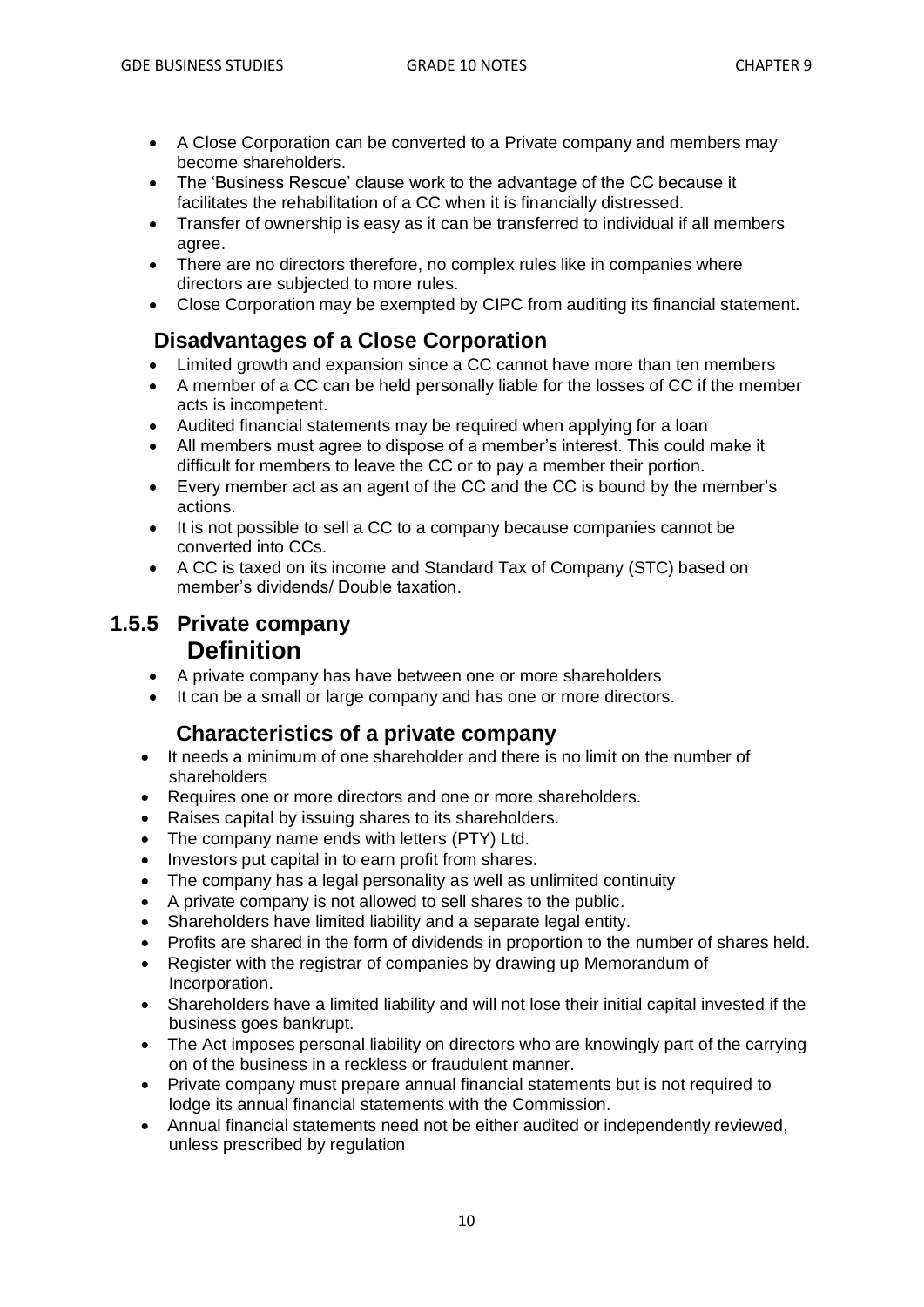#### **Advantages of a private company**

- A company has continuity of existence.
- Managed at least by one competent highly skilled director.
- Information in a private company is only available to shareholders.
- Not required to file annual financial statements with the commission.
- The company has unlimited number of shareholders and its life span is perpetual.
- Shareholders can vote for/ appoint the most capable directors to manage their company.
- Own legal identity and shareholders have no direct legal implications/ limited liability
- Large amount of capital can be raised since there is no limit on the number of shareholders.
- Even though shares are not freely transferable, large private companies can raise considerable amount of capital
- It is possible to sell a private company as it is a legal entity in its own right.
- The management of the company can improve since directors are accountable to shareholders.
- The company can access long term capital and therefore has good long term growth opportunities.
- The company is a separate legal person it can buy property in its own name. Liabilities of the shareholders are limited.

#### **Disadvantages of a private company**

- Difficult and expensive to establish a private company compared to Close Corporations and Sole Proprietorship
- Large management structures can result in decision-making taking time.
- The private company is not allowed to sell shares to the public.
- Directors may sometimes act in their own interest, not in the company's best interest.
- Annual financial statements must be reviewed by a qualified person, which is an extra expense to the company.
- Difficult and expensive to establish as the company is subjected to many legal requirements.
- Pays tax on the profits of the business and on declared dividends/Subject to double taxation.
- Financial statements must be reviewed by a qualified person, which is an extra expense to the company.
- Directors will be held personally responsible for debts if it can be proven that that they committed fraud.
- Some shareholders may not exercise their voting rights resulting in choosing the wrong person as a director.
- A meeting may not begin, or a matter may not be debated unless at least three shareholders are present.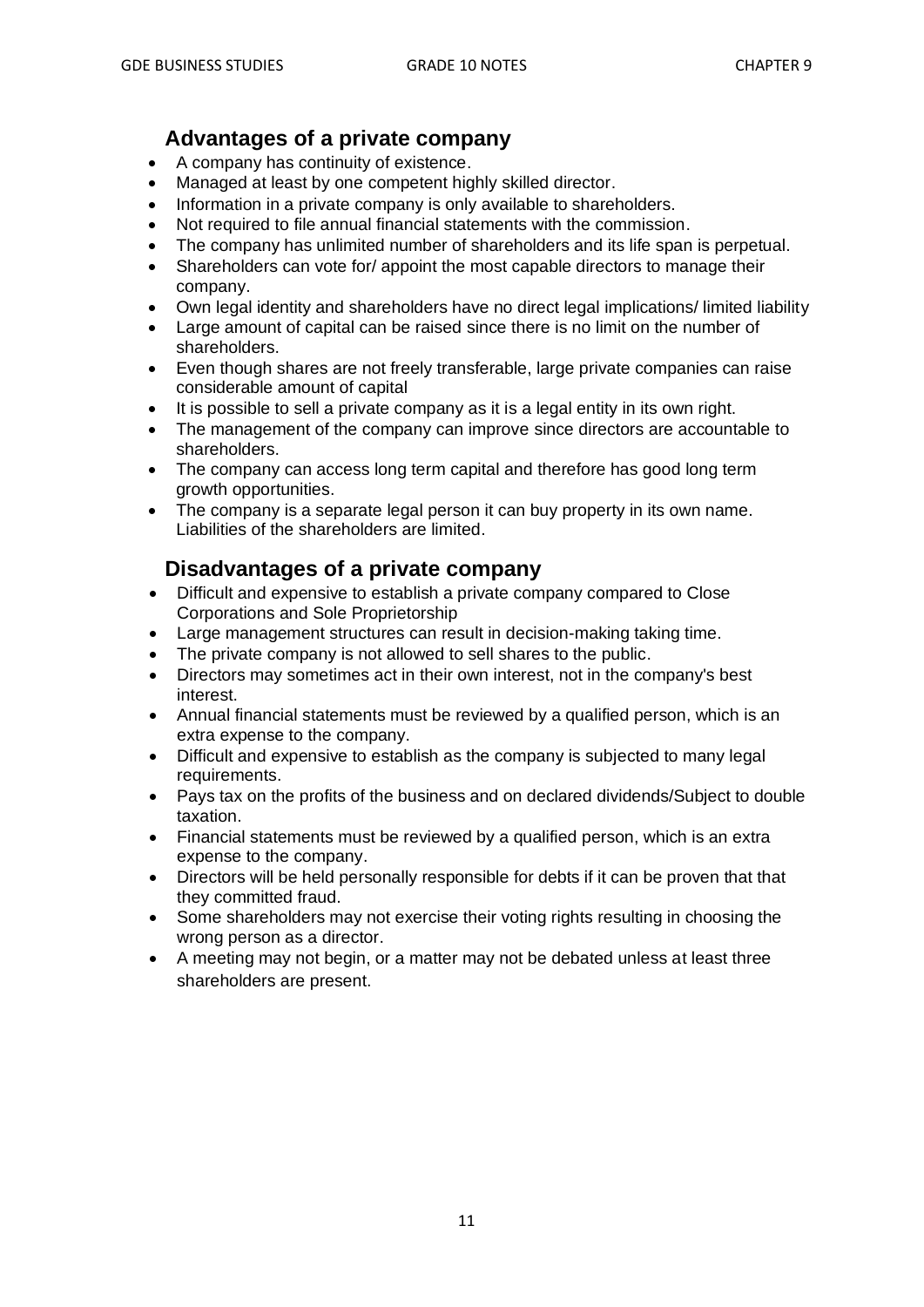#### **1.5.5 Personal liability Company Definition**

- A personal liability company is very similar to a private company except that the present and past directors are personally responsible for any debts of the business.
- The name of the personal liability company ends in INC and the name of the private company ends in (PTY) Ltd.

# **Characteristics of a personal liability company**

- The company name must end with letters INC
- Directors have unlimited liability and they are jointly liable for the debts of the business even if they are long out of office.
- The memorandum of Incorporation should state that it is a personal liability company.
- They must at least have one director on their board of directors.

**NOTE: Other characteristics of a personal liability company are the same as the private company except the above mentioned two characteristics.**

# **Advantages and disadvantages**

- **NOTE**: The advantages of a personal liability company are the same as the private company.
- The disadvantages are also the same as the private company except that the directors of the personal liability company have unlimited liability.

#### **1.5.6 Public company Definition**

- A public company is a company that is registered to offer its stock/shares to the general public. This is mostly done through the Johannesburg Securities/Stock Exchange (JSE).
- The public company is designed for a large scale operation that require large capital investments.

#### **Characteristics on a public company**

- A minimum of one person is required to start a public company.
- The company name ends with letters Ltd
- Shareholders have a limited liability.
- A prospectus is issued to the public to raise capital.
- Has legal personality and therefore has unlimited continuity
- A public company has a separate legal personality.
- Requires three or more directors and three or more shareholders.
- Profits are shared in the form of dividends in proportion to the share held
- A public company is required to hold an AGM (Annual General Meeting).
- Register with the Registrar of Companies by drawing up Memorandum of Incorporation.
- Raises capital by issuing shares to the public and borrowing capital by issuing a debenture.
- Auditing of financial statements us compulsory and audited statements are available to shareholders and the public
- The new Act forces personal liability on directors who knowingly participated in carrying out business in a reckless/fraudulent manner.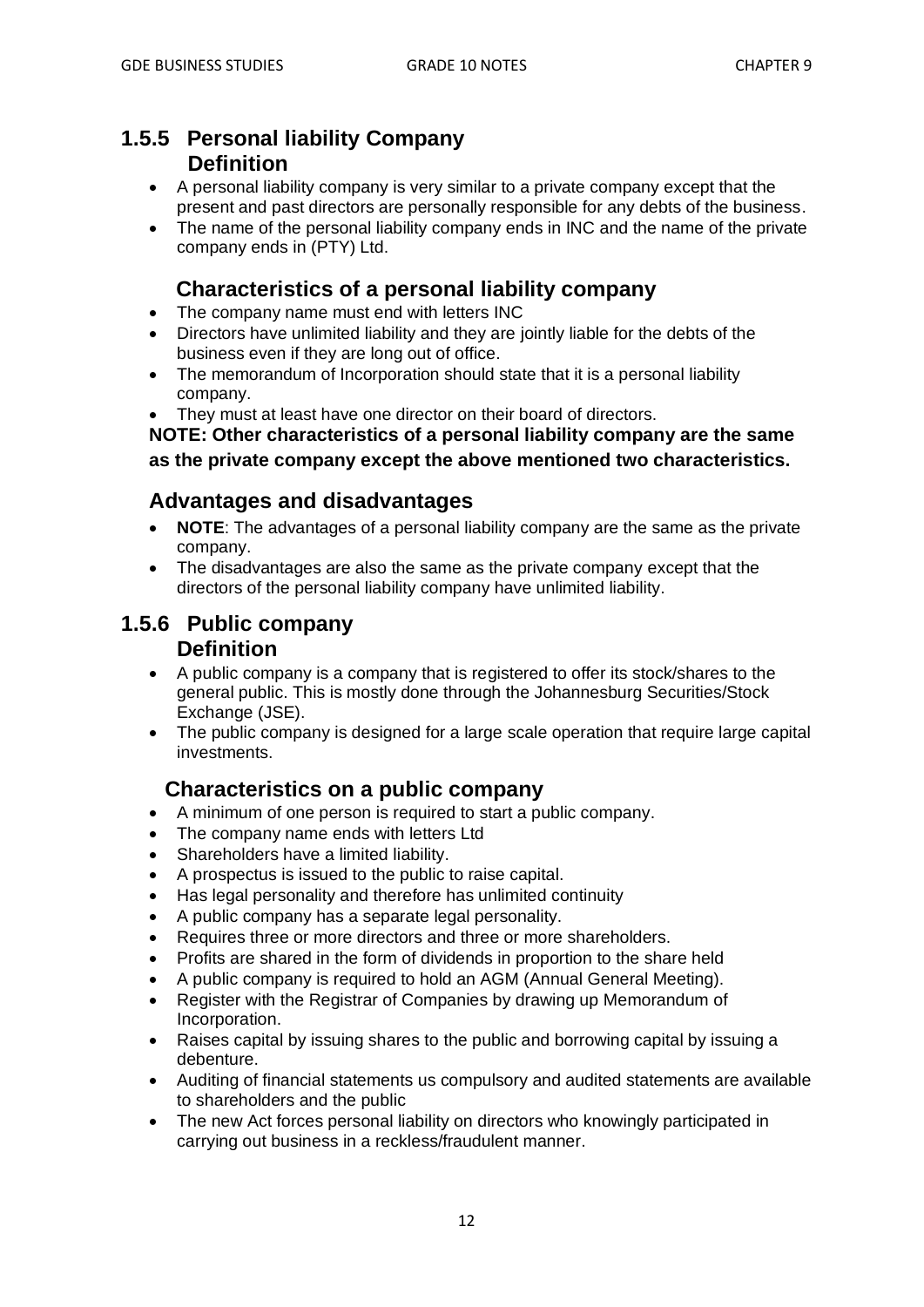# **Advantages of a public company**

- The business has its own legal identity and can own assets/property.
- Managed by at least one competent highly skilled director.
- Directors bring creative ideas which encourage innovation/high productivity
- Shareholders can sell/transfer their shares freely.
- Attracts small investors as shares can be transferred freely/ easily
- Strict regulatory requirements protect shareholders.
- Easy to raise funds for growth through the sale of shares.
- Additional shares can be raised by issuing more shares or debentures.
- No limitation on the number of shareholders, so growth/ expansion is not limited
- Shareholders have a limited liability for the debt of the company/Shareholders may only loose the amount which they invested.
- The management of the company can improve since directors are accountable to shareholders.
- The public has access to the information and this could motivate them to buy shares from a company

# **Disadvantages of a public company**

- Difficult and expensive to establish as the company is subjected to many legal requirements
- Must disclose all financial information which can be used by its competitors
- Directors may not be motivated to work very hard because share-holders decide on the directors' remuneration
- Directors may not have a direct interest in the company, which can hamper growth and profit maximisation
- Directors' fees increase the company's expenses which reduces net profit.
- Some shareholders may not exercise their voting rights resulting in choosing the wrong person as a director
- A full report must be submitted to the major shareholders each year
- Large management structure can result in decision making taking time
- Large amount of funds are spent on financial audits.
- Financial affairs must be known to publicly, this information could be used to competitors' advantage.
- Management may be open to legal challenges if their reports do not comply with King Code III.
- Public companies are subject to more disclosure and transparency requirements.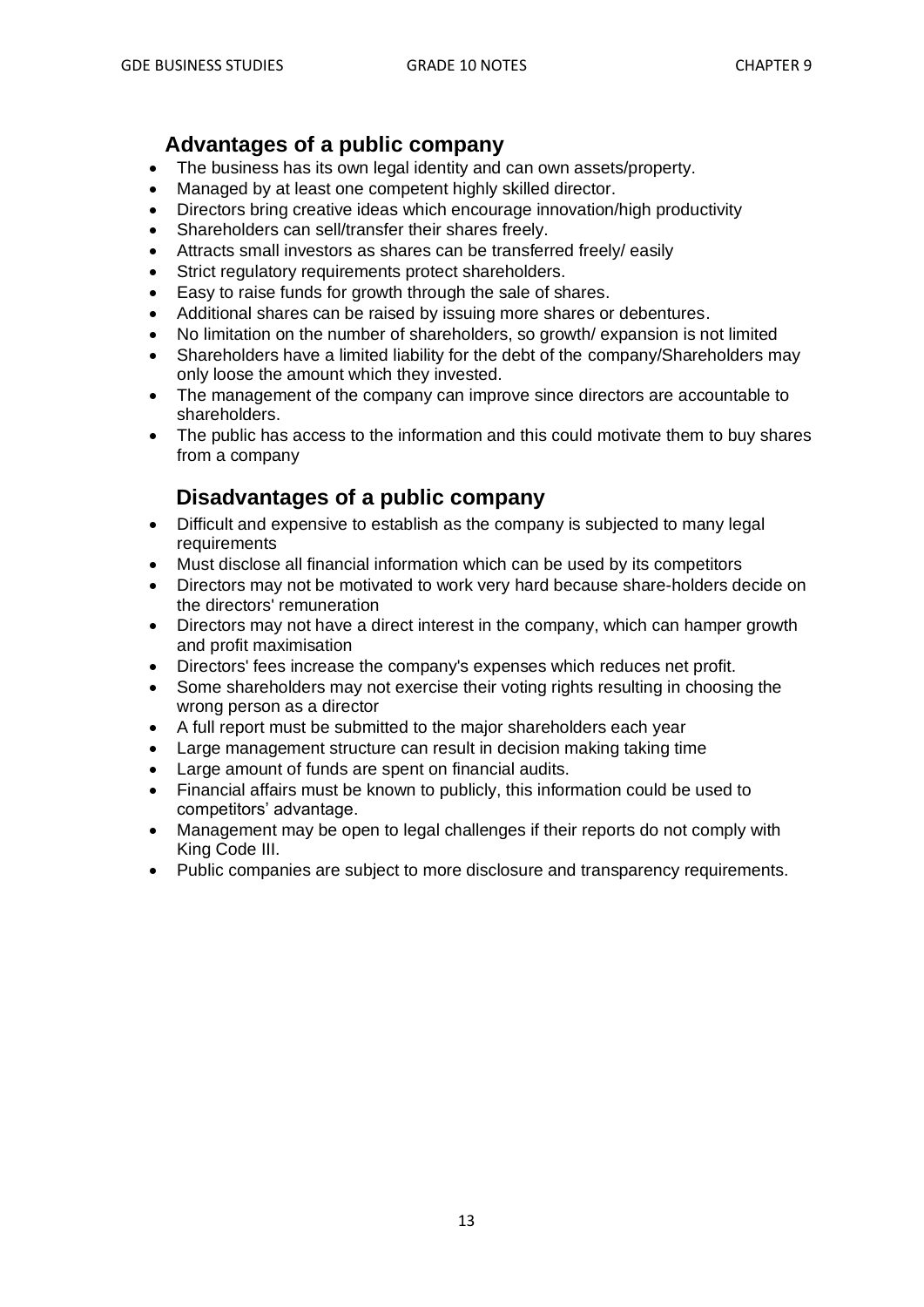# **1.5.7 Differences between the private company and public company**

| <b>PRIVATE COMPANY</b>                                                                     | <b>PUBLIC COMPANY</b>                                                                                              |
|--------------------------------------------------------------------------------------------|--------------------------------------------------------------------------------------------------------------------|
| May no offer shares to the<br>general public.                                              | Trades its shares publicly on the<br>-<br>Johannesburg Securities Exchange.                                        |
| Shares are not freely transferable                                                         | Shares are freely transferable.<br>-                                                                               |
| Minimum of one director.                                                                   | Minimum of three directors.                                                                                        |
| Name must end with Proprietary<br>Limited/(Pty) Ltd.                                       | Name must end with Limited/Ltd.<br>$\overline{a}$                                                                  |
| Annual financial statements need<br>not be audited and published.                          | Annual financial statements need to be audited<br>L,<br>and published.                                             |
| Does not need to publish a<br>prospectus as it cannot trade its<br>shares publicly.        | Have to register and publish a prospectus with<br>-<br>the Companies and Intellectual Property<br>Commission/CIPC. |
| The company is not required to<br>raise the minimum subscription/<br>issue minimum shares. | Must raise a minimum subscription prior to<br>$\overline{\phantom{0}}$<br>commencement of the company.             |

# **1.5.8 Differences between the private and a personal liability company**

| <b>PRIVATE COMPANY</b>         | <b>STATE OWNED COMPANY</b>                                                          |
|--------------------------------|-------------------------------------------------------------------------------------|
| The name ends with (PTY) Ltd   | The name ends with INC                                                              |
|                                | The directors are not personally liable The directors are personally liable for the |
| for the debts of the business. | debts of the business.                                                              |

# **1.5.9 State owned company Definition**

- A state owned company has the government as its major shareholder and falls under the department of Public Enterprise.
- These companies take on the role of commercial enterprise on behalf of the government.

# **Characteristics of a state-owned company**

- The name ends with letters SOC.
- SOC is listed as a public company.
- It is owned by the government and operated for profit.
- One or more persons may incorporate and there is no limit on number of shareholders.
- Requires three or more directors and one or more shareholders.
- Register with the Registrar of Companies by drawing up Memorandum of Incorporation.
- State-owned companies support private businesses by providing infrastructure such as communication service /Post office and supply of electricity/Eskom.
- A state-owned company enjoys financial autonomy because they are to depend on the government for initial investment.
- The Act imposes personal liability on directors who are knowingly part of the carrying on of the business in a reckless or fraudulent manner.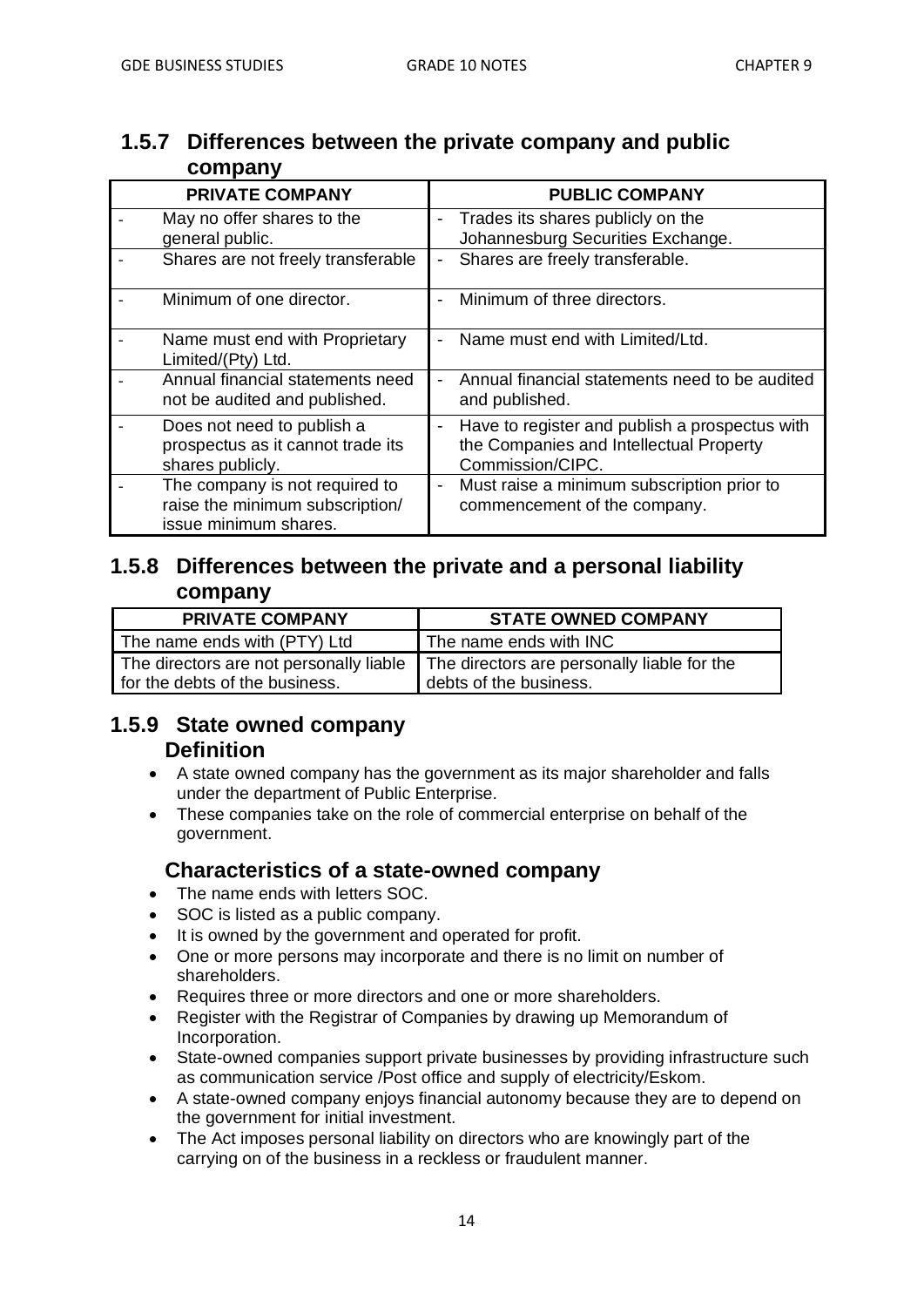- State-owned company is compelled to have its financial statement audited.
- A state-owned company is compelled to attend an annual general meeting (AGM).
- A state-owned company has a separate legal personality and have limited liability. Shareholders have limited liability

#### **Advantages of a state-owned company**

- Shareholders have limited liability.
- Profits may be used to finance other state departments.
- Offer essential services which may not be offered by the private sector
- Wasteful duplication of services is eliminated.
- Jobs are created for all skills levels.
- Generates income to finance social programmes.
- Prices are kept reasonable/Create sound competition with the private sector to make services affordable to more citizens.
- Planning can be coordinated through central control
- Provides a healthy competition to private sectors because of government contributions.
- Most of the government companies run on sound business lines as they have their surpluses to run their projects.
- State-owned company can be expanded by means of selling its shares to the public.
- A state-owned company has a separate legal personality.

# **Disadvantages of a state-owned company**

- Inefficiency due to the size of the business.
- Financial statements must be audited.
- Losses must be met by the tax payer.
- Government can lose money through the business.
- Shares are not freely tradable making it difficult to raise capital.
- A lack of incentive for employees to perform if there is no absence of other motivator such as productivity bonuses.
- A lack of incentive for employees to perform if there is no share in the profit.
- May result to poor management as government is not always as efficient as the private sector.
- Often rely on government subsidies which may not cover all the company's expenses.
- SOC must follow strict regulations for operations to raise capital.
- A state-owned company is compelled to attend an annual general meeting (AGM).
- State-owned company is compelled to have its Financial statement audited

# **1.5.10 Non-profit Company**

#### **Definition**

• A non-profit company/NPO I not formed with intent to make a profit, but established for public benefit.

#### **Characteristics of non-profit companies**

- The main aim is to provide service and not to make a profit.
- They are funded by donations and foreign funding.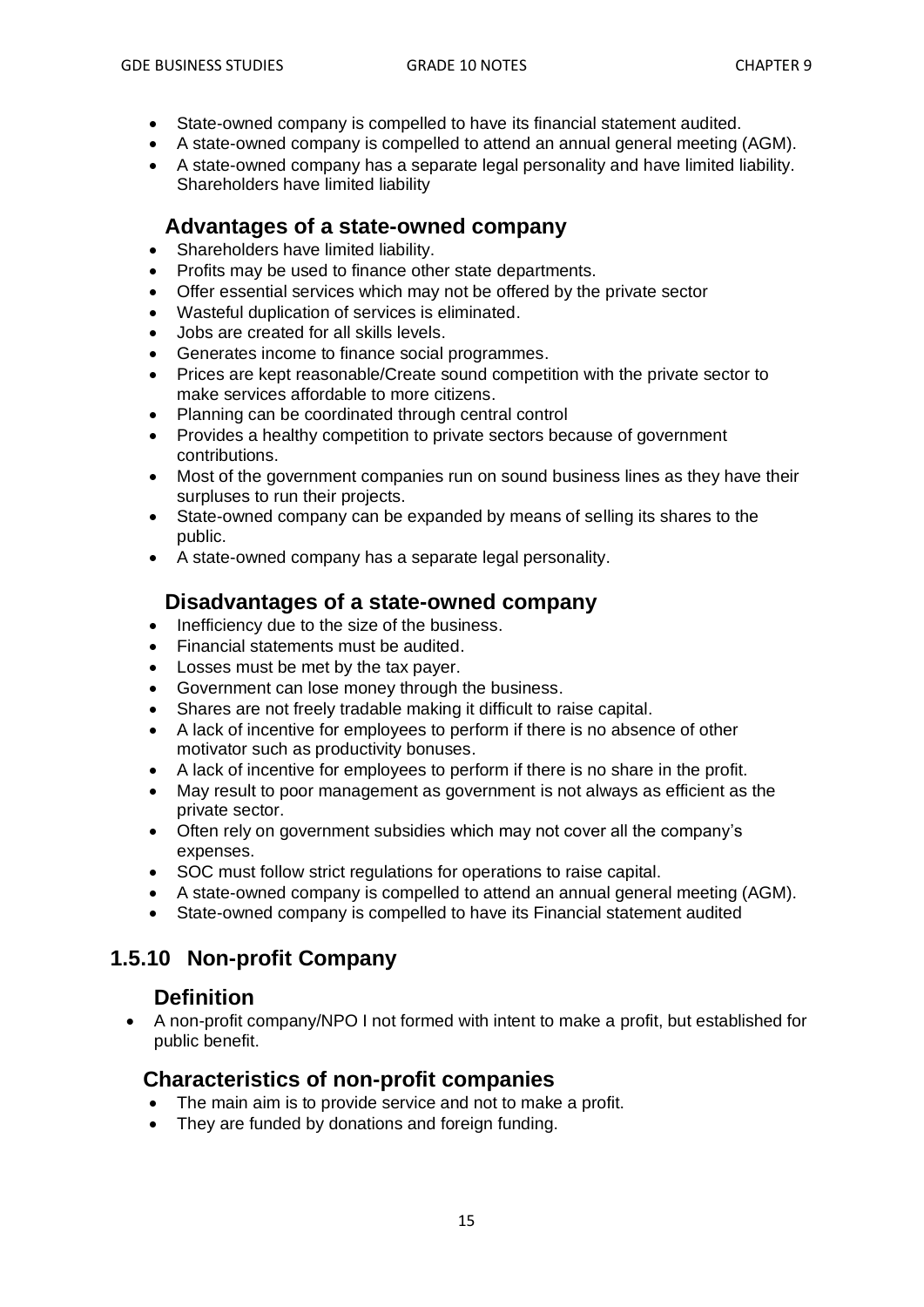- The name of the company must end in NPC.
- All profits must be used for the primary objective of the non-profit company.
- It must prepare the Memorandum of Incorporation.
- Qualifying NPCs are granted tax-exempt status.
- The board of a non-profit company must comprise at least three directors (3 or more directors).
- Non-profit companies do not have a share capital and cannot distribute shares or pay dividend to their members.

#### **Advantages of a non-profit company**

- Profits are used solely for the primary objective of the organisation.
- They provide social services to various communities.
- Donors receive tax deductions.
- The liability of the members is limited
- Has a legal personality and continuity of existence.
- Can receive grants grants/aid
- Surplus of income is retained to further the goals of the business
- Must prepare the financial statements at the end of the year and is not compelled to audit the financial statements.
- Non-profit companies are not compelled to attend the general annual meeting (AGM).

# **Disadvantages of a non-profit company**

- Need professional assistance to set up this organisation
- Does not generate enough capital to cover their expenses.
- Donations may not always be enough to finance the company's expenses.
- Assets are not distributed to the members upon closing down.
- Creating a non-profit company takes time/effort/money.
- Obtaining grants can be a slow and tiring process.
- Incorporators cannot take along the assets accumulated by the NPC if they decide to leave.
- They are not allowed to pay bonuses to members
- They are compelled to prepare annual financial statements

# **1.5.12 Co-operatives**

• A cooperative is a traditional way of a group of interested parties getting together and sharing resources/infrastructures and costs to achieve a better outcome.

# **Types of Co-operatives**

- Housing co-operative.
- Worker co-operative.
- Social co-operative.
- Agricultural co-operative.
- Co-operative burial society.
- Financial services co-operative.
- Consumer co-operative.
- Transport co-operative